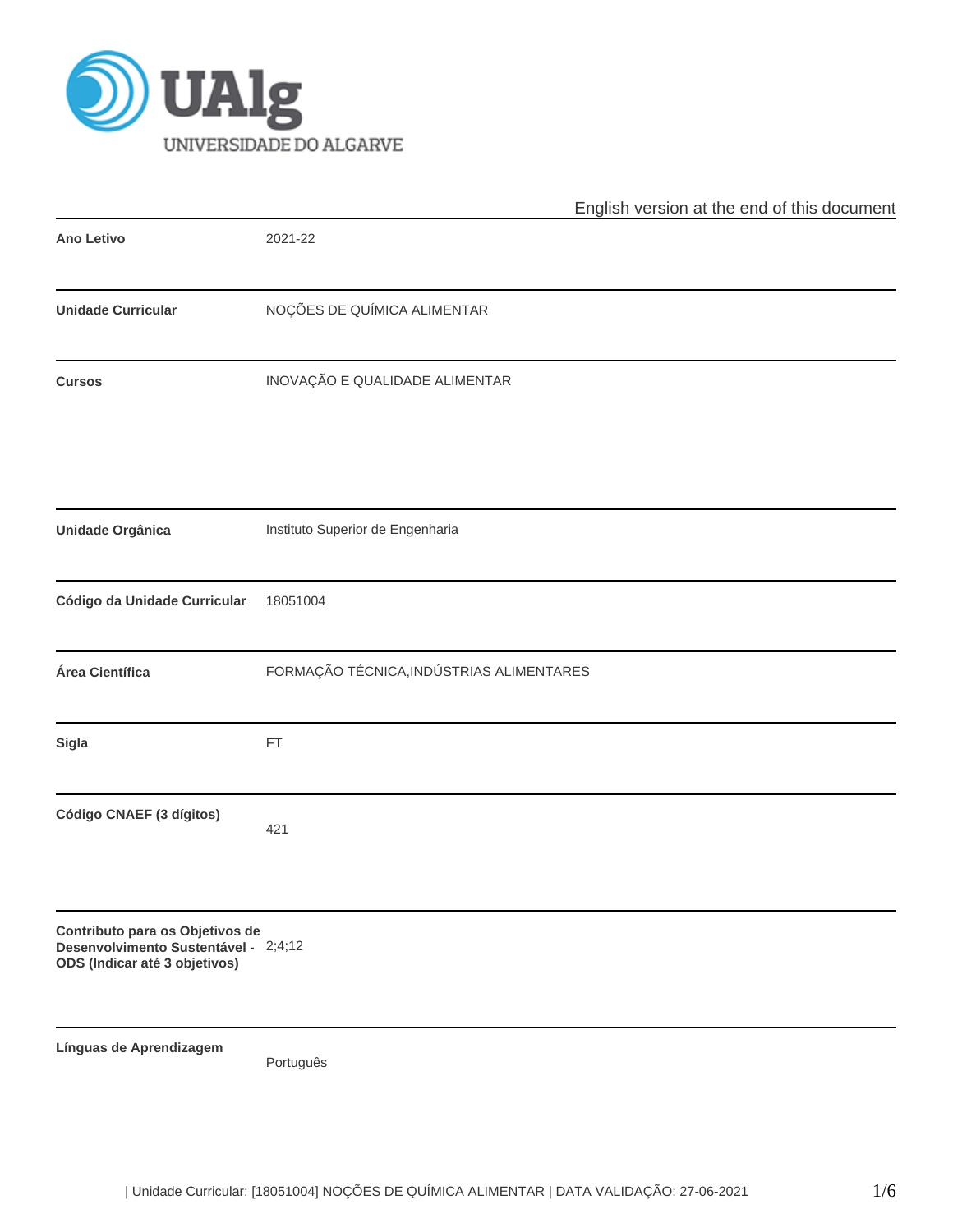

**Modalidade de ensino**

Presencial

**Docente Responsável** Jaime Miguel Costa Aníbal

| <b>HORAS DE CONTACTO (*)</b><br>AUI A<br>L DOCENT<br>חסו<br>"RMAS"<br>$\blacksquare$ |
|--------------------------------------------------------------------------------------|
|--------------------------------------------------------------------------------------|

\* Para turmas lecionadas conjuntamente, apenas é contabilizada a carga horária de uma delas.

| ANO | <b>PERIODO DE FUNCIONAMENTO*</b> | <b>HORAS DE CONTACTO</b> | I HORAS TOTAIS DE TRABALHO | <b>ECTS</b> |
|-----|----------------------------------|--------------------------|----------------------------|-------------|
|     |                                  | 18TP: 57PL               | 150                        |             |

\* A-Anual;S-Semestral;Q-Quadrimestral;T-Trimestral

# **Precedências**

Sem precedências

### **Conhecimentos Prévios recomendados**

Conceito básicos de química

### **Objetivos de aprendizagem (conhecimentos, aptidões e competências)**

Relacionar as características dos alimentos com as propriedades químicas da água.

Conhecer as estruturas e funções dos lípidos, glúcidos e proteínas nos alimentos.

Estudar a funcionalidade biológica e a ocorrência de elementos minerais, vitaminas e aditivos alimentares e integrar estes conhecimentos no estudo dos vários grupos alimentares.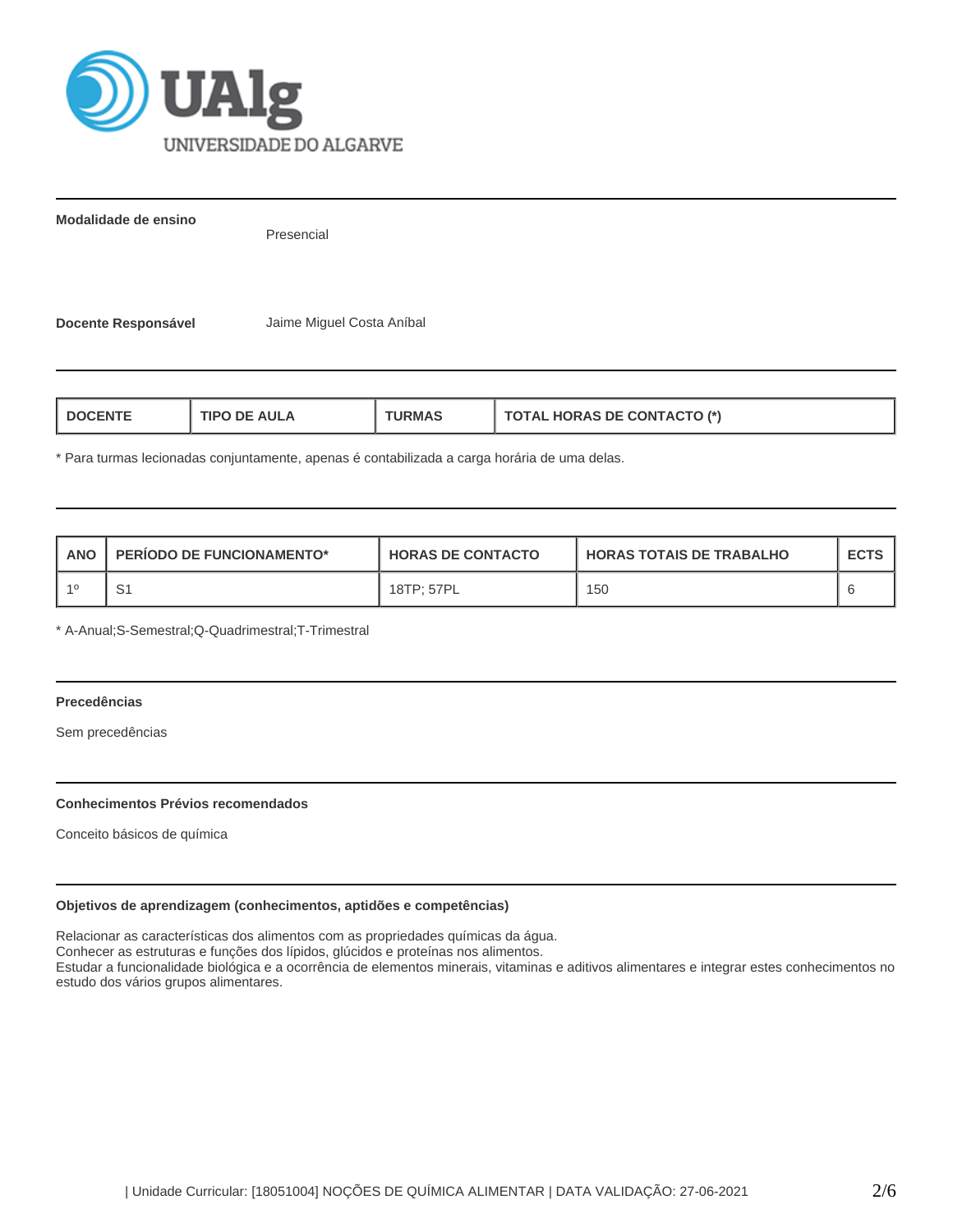

### **Conteúdos programáticos**

Água e os alimentos: propriedades físico-químicas; tipos de água e actividade de água e métodos de determinação de água em alimentos. Lípidos nos alimentos: reações químicas; processos tecnológicos de obtenção de óleos e gorduras e determinação dos lípidos presentes num alimento.

Glúcidos nos alimentos: monossacáridos, oligossacáridos e polissacáridos e quantificação de glúcidos.

Proteínas e os alimentos: propriedades funcionais; reações químicas; sistemas proteicos e métodos de determinação de proteínas nos alimentos.

Enzimas nos alimentos: classes de enzimas; enzimas industriais e enzimas imobilizadas.

Micronutrientes: minerais e vitaminas.

Aditivos alimentares: classes e utilizações na indústria alimentar.

#### **Metodologias de ensino (avaliação incluída)**

O ensino desta unidade curricular baseia-se na lecionação de aulas teóricas e práticas. As aulas teóricas permitirão a aquisição dos conceitos teóricos necessários à realização de trabalhos práticos laboratoriais sobre as propriedades químicas dos alimentos.

A avaliação da unidade curricular será realizada através de dois testes teóricos (50%), a elaboração de dois relatórios e um teste prático (40%) e um seminário (10%).

### **Bibliografia principal**

Belitz, H.D, Grosch, W., Schieberle, P. (2004). Food Chemistry. Springer, Berlin. Coultate, T.P. (2002). Food, the chemistry of its componentes. R.S. of Chemistry, London. Fennema, O.R. (1996). Food Chemistry. Marcel Dekker, Inc., New York. Ribeiro, E.P., Seravalli, E.A.G. (2007). Química de Alimentos. Editora Blucher, São Paulo.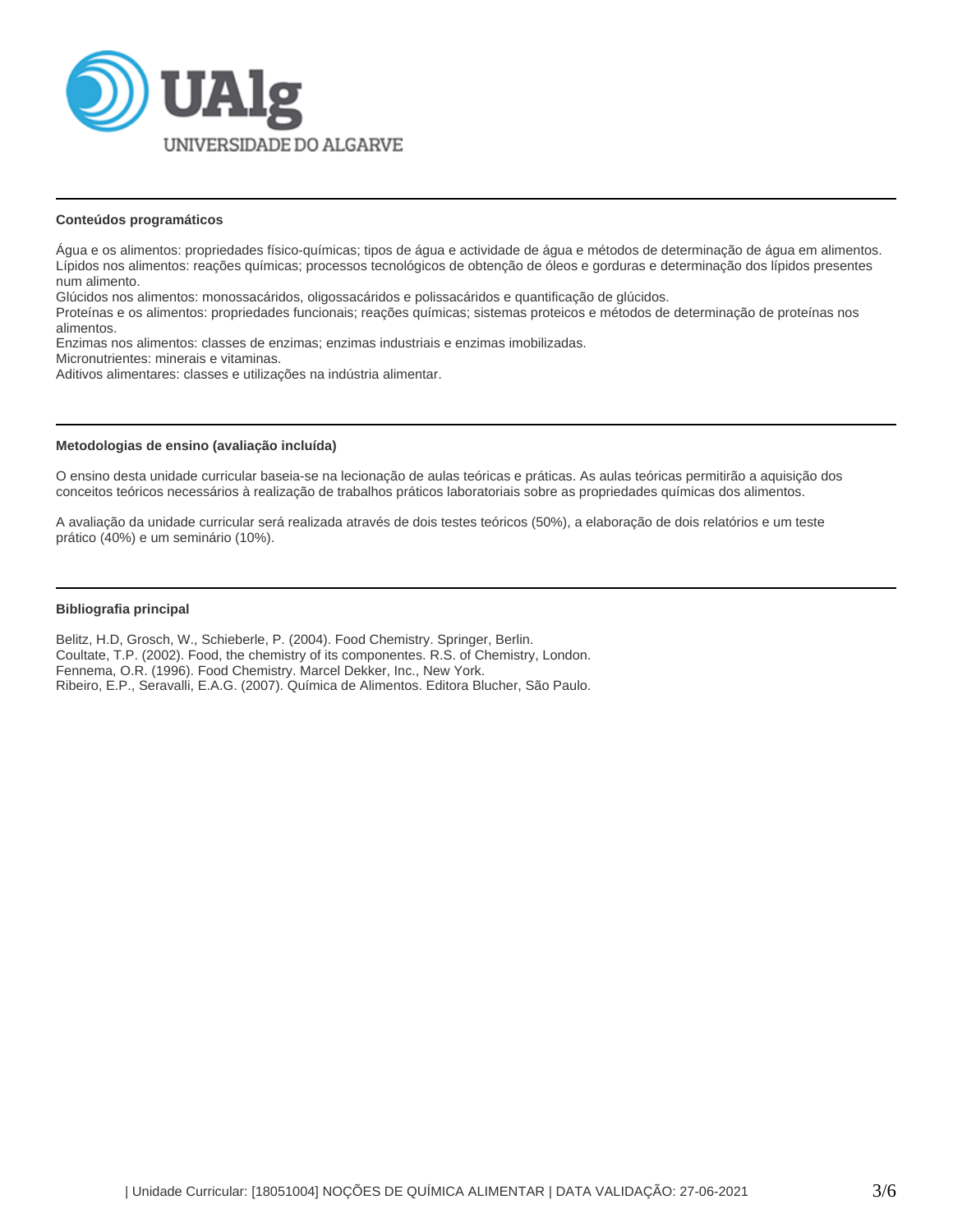

| <b>Academic Year</b>                                                                                   | 2021-22                     |
|--------------------------------------------------------------------------------------------------------|-----------------------------|
| <b>Course unit</b>                                                                                     | NOTIONS OF FOOD CHEMISTRY   |
| <b>Courses</b>                                                                                         | INNOVATION AND FOOD QUALITY |
| <b>Faculty / School</b>                                                                                | INSTITUTE OF ENGINEERING    |
| <b>Main Scientific Area</b>                                                                            |                             |
| Acronym                                                                                                |                             |
| <b>CNAEF</b> code (3 digits)                                                                           | 421                         |
| <b>Contribution to Sustainable</b><br><b>Development Goals - SGD</b><br>(Designate up to 3 objectives) | 2;4;12                      |
| Language of instruction                                                                                | Portuguese                  |
| <b>Teaching/Learning modality</b>                                                                      | Presential                  |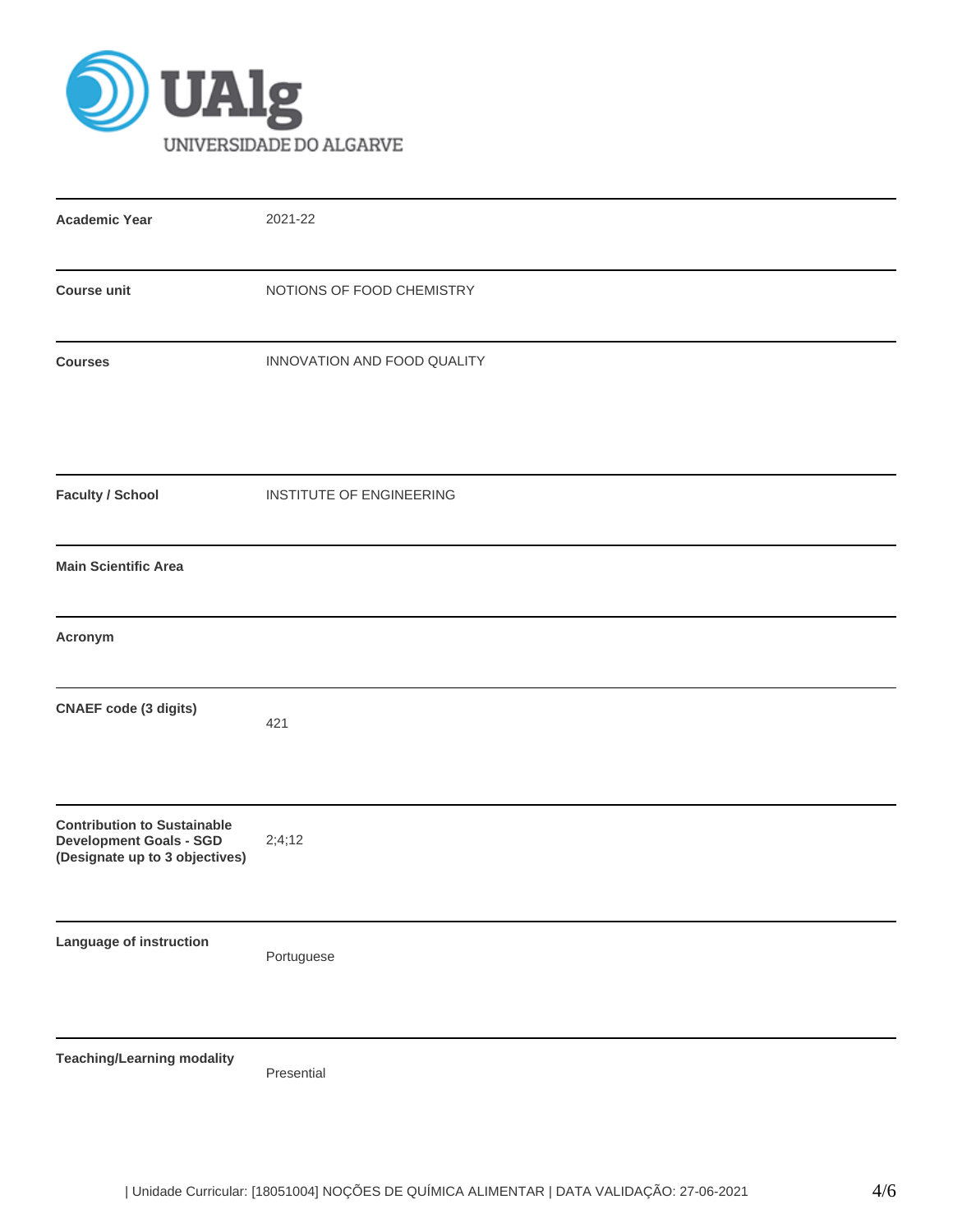

**Coordinating teacher** Jaime Miguel Costa Aníbal

| staff<br><b>Teaching</b> | Type |  | lours |
|--------------------------|------|--|-------|
|--------------------------|------|--|-------|

\* For classes taught jointly, it is only accounted the workload of one.

| <b>Contact hours</b> | <b>TD</b> |    |   |    |     |    | `otal                                                                                                                                                                                                                           |
|----------------------|-----------|----|---|----|-----|----|---------------------------------------------------------------------------------------------------------------------------------------------------------------------------------------------------------------------------------|
|                      |           | IЮ | Ш | IЮ | IІC | ΙЮ | 150                                                                                                                                                                                                                             |
|                      |           |    |   |    |     |    | $T$ . The contrast $TD$ . The contrast contrast of $D$ is $D$ and $D$ and the contrast $T$ $D$ . The HMA she $D$ $D$ $D$ and $D$ $T$ is $D$ $T$ is $D$ $T$ is $D$ $T$ is $D$ $T$ is $D$ $T$ is $D$ $T$ is $D$ $T$ is $D$ is $D$ |

T - Theoretical; TP - Theoretical and practical ; PL - Practical and laboratorial; TC - Field Work; S - Seminar; E - Training; OT - Tutorial; O - Other

### **Pre-requisites**

no pre-requisites

### **Prior knowledge and skills**

N.A.

### **The students intended learning outcomes (knowledge, skills and competences)**

Relate the characteristics of food to the chemical properties of water. Know the structures and functions of lipids, carbohydrates and proteins in food. Study the biological functionality and the occurrence of mineral elements, vitamins and food additives and integrate this knowledge in the study of the various food groups.

## **Syllabus**

Water and food: physicochemical properties; types of water and water activity and methods of determining water in food. Lipids in food: chemical reactions; technological processes for obtaining oils and fats and determination of lipids present in a food. Food carbohydrates: monosaccharides, oligosaccharides and polysaccharides and carbohydrate quantification. Proteins and food: functional properties; chemical reactions; protein systems and methods of determination of proteins in foods. Food enzymes: classes of enzymes; industrial enzymes and immobilized enzymes. Micronutrients: minerals and vitamins.

Food additives: classes and uses in the food industry.